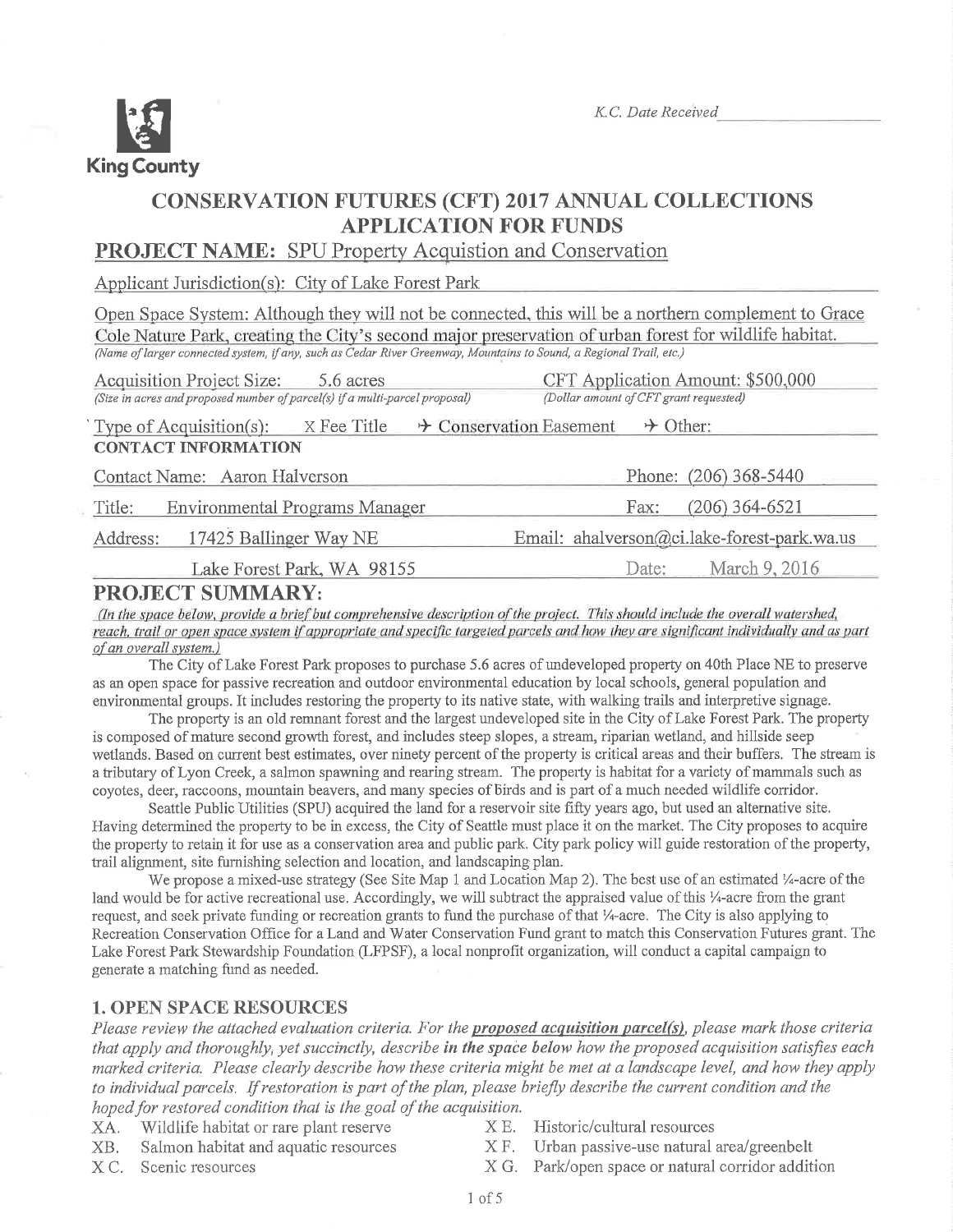occupying the many wetlands on site.  $\div$  D. Community separator  $X$  H. Passive recreation opportunity/unmet needs A. Witdlife habitat. The property contains large second growth trees and dense foliage that serve as a natural habitat to many species of vertebrates and invertebrates. Western Red Cedar, Big-leaf Maple, Douglas Fir, Madrone, Western White Pine, Spruce, and Vine Maple exist on this site. Tree sizes are generally 24-36 inches, and the canopy is nearly closed. Although the ground and tree trunks are heavily infested with English Ivy, there is a well-developed understory of native plants includirig Indian Plum, Huckleberry, Salmonberry, Salal, Sword Fem and Bracken Fern. The many species of birds that have been seen on site include Anna's Hummingbird, Downy Woodpecker, Pileated Woodpecker, Barred Owl, several Hawk species, Northern Flicker, Black-capped Chickadee, Chestnut-backed Chickadee, Bushtit, Red-breasted Nuthatch, Brown Creeper, Bewick's Wren, Pacific Wren, Golden-crowned Kinglet, Ruby-Crowned Kinglet, Swainson's Thrush, Varied Thrush, Yellow-rumped Warbler, Spotted Towhee, Pine Siskin, American Goldfinch, House Finch, Dark Eyed Junco, Song Sparrow, American Robin, Steller's Jay, and crows. Deer, coyotes, mountain beavers, and many other mammals common to urban areas inhabit the property. A community of amphibians is likely, unexplored so far, but probably

B. Salmon habitat and aquatic resources. There is a small stream on site flowing toward Lake Washington, originating in springs in the backside of the property. Water wells up within the streambed, providing a year round water source. Substantial hillside seep wetlands also contribute water in this headwater reach. Neighbors report the stream continued flowing on site throughout the severe drought of last summer (2015). Although the stream channel is too small for salmon spawning, this stream and forested watershed provide clean cool water for salmon and trout rearing and spawning downstream in Lyon Creek. It is an important water source to Lyon Creek.

C. Scenic resources. The site includes a scenic small creek, wetlands that can be enhanced, and dense forest on rolling hills. It provides a bucolic secluded setting with opportunities for hiking through the type òf natural area people are seekíng, without driving many miles to the Cascade and Olympic foothills. Such areas are diminishing in wban areas as they become developed. This 5.6-acre space is unique in the City of Lake Forest Park (LFP) because it is large and densely wooded, with a secluded water feature.

E. Historic/ Cultural Resources. This land has been preserved mostly as open space since the original logging of the area in the 1920's, and we want to preserve it as a conservation area into the future. In 1975 the Seattle Public Utilities (SPU) pwchased this land by "eminent domain" from Mr. and Mrs. Leonard, then in their 70's, for water reservoir development. But another site, bordering Horizon View Park, was instead developed for the reservoir. At the time of acquisition this site had a small house where the Leonards raised their two daughters, The house is now gone; but the old foundation still exists. A neighbor recalls them being evicted by SPU. Their home, like other older homes in the area, was among the original cabins that were built in LFP during the 1940-1960's. The neighborhood surrounding the parcel was a logging camp and seasonal vacation sites providing get away spots for City of Seattle residents. Interviews with elderly neighbors in the area indicate the Leonard family was among the first residents of Lake Forest Park. The site is eligible for historical preservation because the Leonard famiþ that originally lived there were among the first residents of LFP, moving there before the war and just after the logging in the 1920's. The foundation of the old Leonard home could be preserved as a historical heritage site, symbolizing the old cabins that were built in LFP following logging in the 1920's. There is no other park or heritage site in the Mountlake Terrace and Lynnwood area similar in history and environmental structure.

F. Urban passive-use natural area/greenbelt. This site consists of 5.6-acres of mature second growth forest and is a substantial wildlife corridor. The surrounding property owners have observed deer and coyotes passing through. The forested wildlife corridor begins at high elevation (Horizon View Park), descends through a steep watershed and continues through several properties to Lyon Creek. The corridor allows wildlife to move from Mountlake Terrace to Lake Washington, through the City of Lake Forest Park. This proposed park would support a major goal of the LFP City "100-year Legacy Plan" for preserving green infrastructure, imparting a broader effect to the surroundìng region. It possesses significant importance for wildlife foraging, habitat and migration.

G. Park/open space or natural corridor addition. Thé City of LFP wants to acquire the parcel in order to preserve it as

forested wildlife habitat, with  $\frac{1}{4}$ - acre (approximate size) dedicated to a recreation use easily accessed from street side parking located on 40<sup>th</sup> place NE easement (See Site Map 1). The recreational use element is necessary to balance recreational opportunities for residents while preserving almost all of this land as wildlife. The intention for this application is to acquire the property so it can be restored by removing invasive plant infestations and replanting with native plants, including a trail into the woods to create a passive use park, where visitors observe the stream and experience the tree canopy.

H. Passive Recreation opportunity/unmet needs. The City of Lake Forest Park desires to acquire this property because it would become the second largest conservation area in the City. This project addresses the critical shortage of publicly accessible open space in the City; currently less than l%o of the land in Lake Forest Park consists of publicly owned parks or open space (compared to, for example, approximately I0% in Seattle and Shoreline). The City of Lake Forest Park spent considerable time and resources developing a strategic green infrastructure plan, the Lake Forest Park Legacy 100-Year Vision. Hundreds of residents participated in the three public forums and web surveys conducted during the creation of this plan. Residents indicated that preserving open space is a high priority for them. The acquisition of this property for ãxpansion of our green belt is a strategic action for Lake Forest Park, and funding is needed in this grant round to make this intention happen.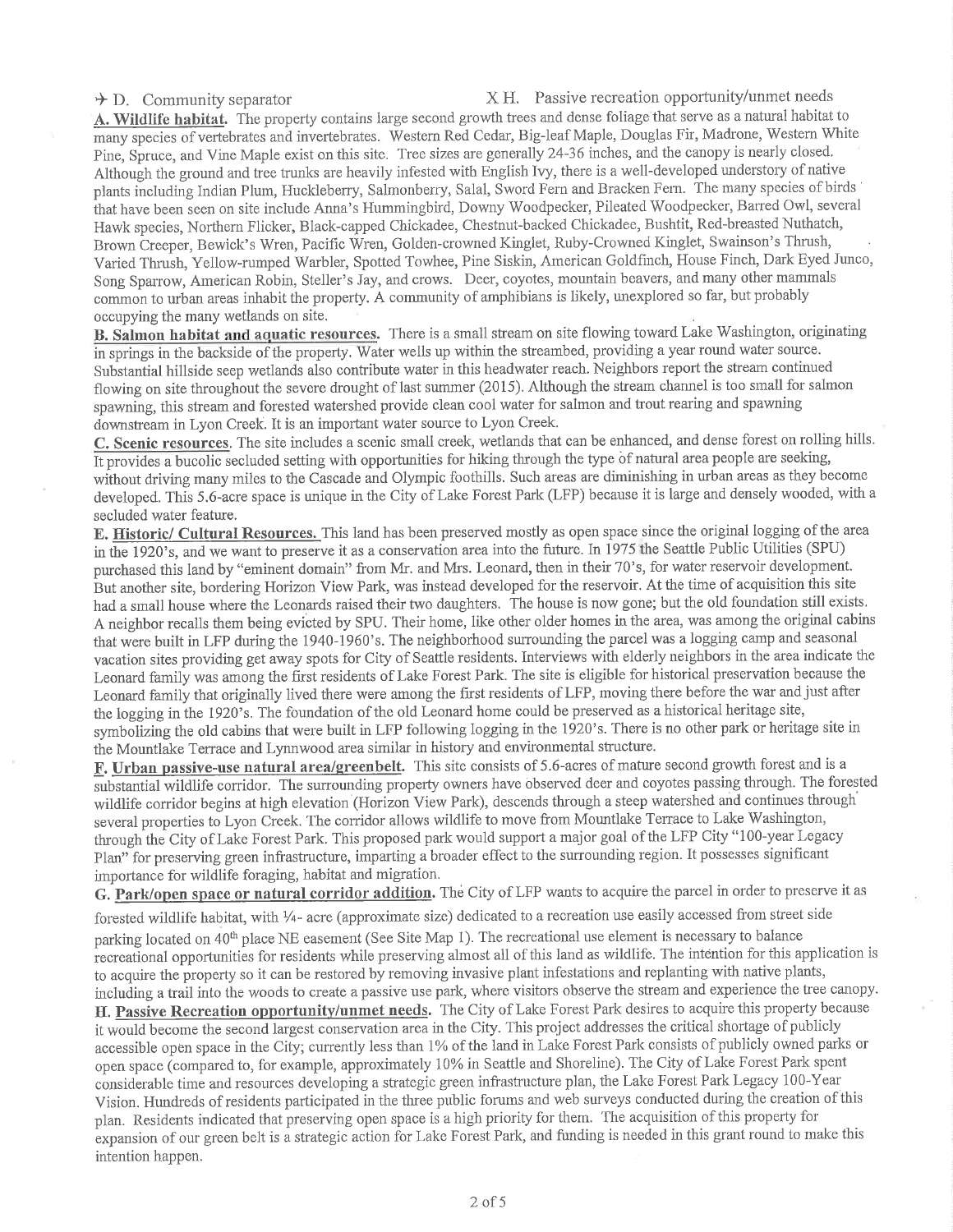# 2. ADDITIONAL FACTORS

For the proposed acquisition parcel(s), please mark all criteria that apply and thoroughly, yet succinctly, describe in the space below how the proposed acquisition satisfies each marked criteria.

# A. EducationaVinterpretive opportunitv.

Shoreline School district has expressed interest in conducting field trips to the site for educational purposes. They have also indicated they would like to use the site as an opportunity for their senior class to accomplish community service by helping to restore the site. Educational signage will be placed on site explaining the hydrologic and wildlife processes, and history of the area. Hydrogeology signage will include how rain gardens at uphill homes in the watershed will enhance stream functions and cleanse water for salmon habitat downstream in Lyon Creek flowing into Lake Washington. Wildlife signs will be posted to describe the Mountain Beaver (*Aplodontia rufa*) living on site, an ancient rodent that is so different from all others that it is placed in its own family. It is found only in a restricted area along the north Pacific Coast of the United States and Canada.

# B. The threat of loss of open space resources.

The site is suitable for residential construction of 4-6 homes. While the City's Sensitive Areas Ordinance would preserve the sensitive areas and their buffers, the loss of public access to this open space would be disappointing. This may be the frnal opportunity to secure the property for use ad public open space. We think the opportunities for education and historical preservation will bring valuable opportunities to our City into the distant future.<br>C. Ownership complexity/willing seller(s)/ownership interest proposed.

#### C.

The Seattle City Council has declared this property surplus, and has directed that it be sold. However, they have posþoned initiation of the sale process until July 1,2016, at the request of Lake Forest Park residents, with the support of Seattle Public

#### Utilities.<br>D. Partnerships - Describe any public or private partnerships that will enhance this project. D.

LFPSF has volunteered to organize work parties to remove invasive vegetation and to plant trees and shrubs to enhance forest, wetland, and stream functions in accordance with an adopted park master plan. LFPSF has offered to continue to help maintain this new conservation area in the long term. The City will establish a park taskforce, composed of interested residents, to develop a park master plan and to officially name the park. Other supportive partners will include, among others: Lake Forest Park Stream Keepers, Adopt a Stream and the Audubon Society, Plant Amnesty, Seattle Coalition for Green Spaces, Bastyr University, the elementary schools of Lake Forest Park and Shorecrest High School.<br>E. **Is the property identified in an adopted park, open space, comprehensive, or community plan?** 

#### E.

The City of Lake Forest Park's 100-Year Legacy Plan emphasizes green infrastructure that encompasses four components: 1) Healthy Connections 2) People/Places; 3) Natural Drainage; and 4) Habitat. This proposal provides for expanding all of these components in our city. Providing a park for residents and children to experience Pacific NW fauna and flora will enhance healthy connections. People will visit and gain an understanding of a logging camp (1920's), and a post-war heritage site.

F. Transferable Development Credits (TDC) participation. Not applicable.

# 3. STEWARDSHIP AND MAINTENANCE

## How will the property be stewarded and maintained? Does the property lend itself to volunteer stewardship opportunities? How will ongoing stewardship and maintenance efforts befunded?

LFPSF has volunteered to help the City restore the property by removing invasive plants and replanting native plants according to a park master plan. Volunteers are eager to save the existing trees from heavy infestations of ivy, to clear the forest floor of ivy, and to rid the site of several other types of invasive plants. Volunteer work parties will be an ongoing part of restoration and maintenance of this site because of its size and maintenance needs.

Tree planting parties, coordinated by the City's Tree Board, typicatly draw substantial numbers of volunteers, and will be used to restore parts of the forest deemed in need according to the park master plan. The City's arborist has already begun working with LFPSF in surveying the needs of the property.

Work parties have been organized by LFPSF to remove ivy on private sites, and we expect weed removal from this site will lead to weed removal parties working on neighboring land to enhance the wider watershed and to make maintenance of this conservation area easier. The restoration and maintenance aspects will provide future education opportunities and programs developed in collaboration with groups interested in the life cycle of salmon and hydrology, use of native plants and trees, and wildlife habitat.

#### 4. PROJECT BUDGET

| 1) TOTAL CFT APPLICATION AMOUNT <sup>a</sup> | CFT: \$500,000 |
|----------------------------------------------|----------------|
| 2) TOTAL PEL APPLICATION AMOUNT <sup>b</sup> | PEL:           |

Altowable CFT acquisition costs (Ordinance 14714): The disbursement offunds shall be made onlyfor capital proiect expenditures that include costs of acquiring real property, including interests in real property, and the following costs the cost of related relocation of eligible occupants, cost of appraisal, cost of appraisal review, costs of title insurance,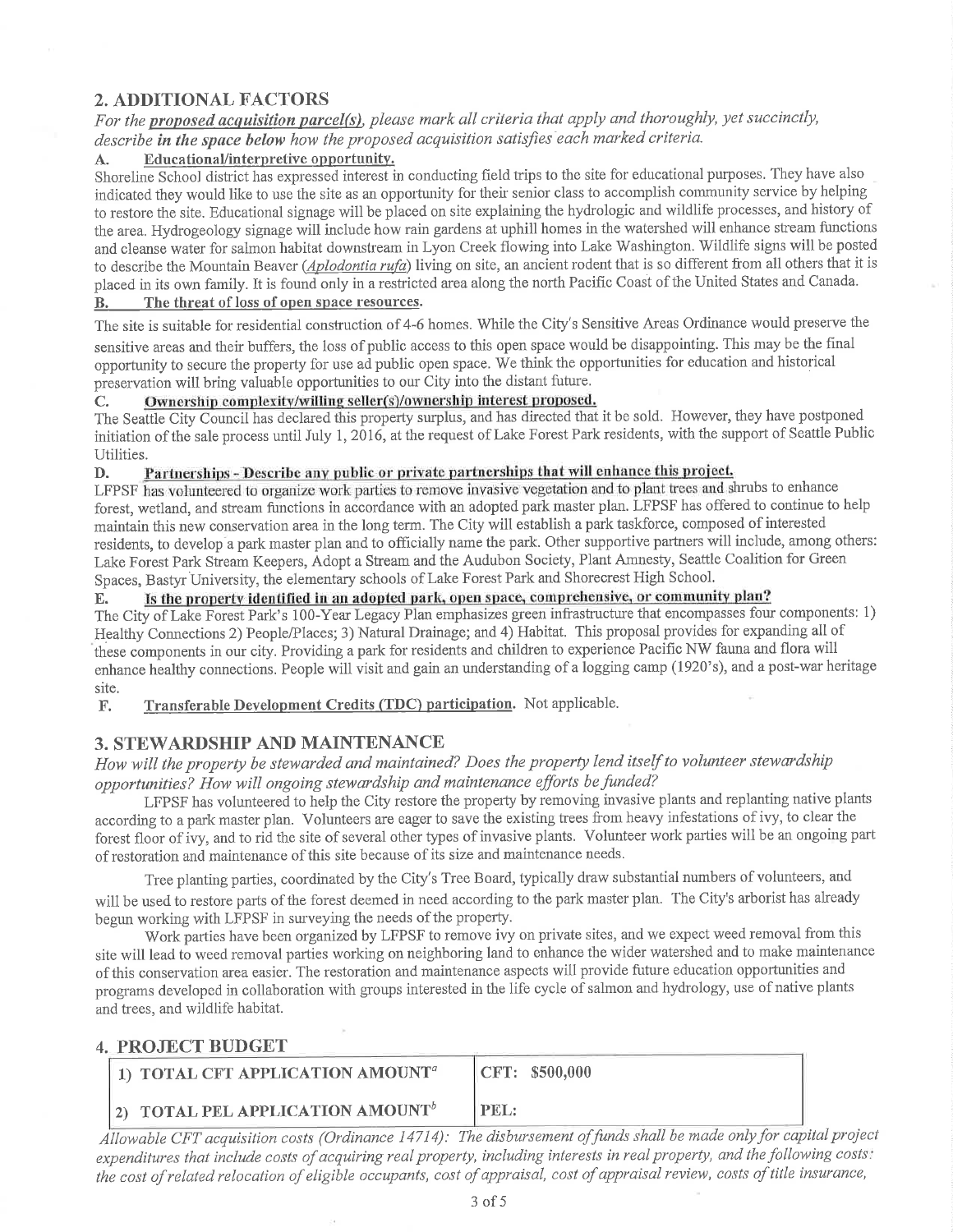closing costs, pro rata real estate taxes, recording fees, compensating tax, hazardous waste substances reports, directly related staff costs and related legal and adminístrative costs, but shall not include the cost of preparing applications for conservation futures funds.<br><sup>b</sup>King County projects only, if applicable.

#### Estimation of property value:

Briefly note how land values have been estimated (i.e., appraisal, property tax assessment, asking price, letter of value or other means).

The City has been working with SPU to negotiate a purchase and sale agreement. Part of this process will involve completing a formal appraisal.

Seattle Public Utilities (SPLD must follow specific guidelines for establishing the fair-market value of liquidated assets. Undeveloped land, compromised by significant sensitive areas, is a complex assessment, and a formal appraisal is expensive. It would need to be repeated if completed at this point. SPU has indicated that they anticipate the property to cost between \$500,000 and \$1,000,000.

This property is comprised of two tax patcels, zoned single family residential (RS9,600). If the full impact of the applicable Sensitive Areas Ordinances were applied to the properties, (and cument best assessments of the stream, wetland and steep slopes are essentially confrrmed), there would be three buildable lots. However, it is possible that the two lots may have been originally plotted as four lots. If a developer chose to pursue buffer reduction, there is the possibility of six buildable sites, but this would require much more extensive permitting process, including SEPA, and would involve public comment, require approved mitigation, Sensitive Area Tract designation, and six smaller, closely clustered building sites. It seems most reasonable to assume that there are 3-4 buildable lots on the property.

A current survey of sold buildable vacant land shows properties from \$225, 000 to \$280,000. Assessed values range from \$165,000 to \$185,000. By the time this sale has been negotiated, we anticipate that the appraised price will be approximately  $$1,000,000$ , or  $4 \times $250,000$ .

| PROJECT COSTS                                          | ESTIMATED DOLLAR AMOUNT OR RANGE |  |
|--------------------------------------------------------|----------------------------------|--|
| Total property interest value                          | \$1,000,000                      |  |
| Title and appraisal work                               | \$8000                           |  |
| Closing, fees, taxes                                   | \$30,000                         |  |
| Relocation                                             | $\bf{0}$                         |  |
| Hazardous waste reports                                | \$5000                           |  |
| Directly related staff, administration and legal costs | \$7,000                          |  |
| <b>Total Project Costs (CFT and other funds)</b>       | \$1,050,000                      |  |

| <b>MATCHING FUNDS: Existing Sources</b><br>(CFT can only provide a maximum of 50% of anticipated<br>project costs) | <b>DATE</b><br>(Expended or Committed) | <b>DOLLAR AMOUNT</b><br>(Expended or Committed) |
|--------------------------------------------------------------------------------------------------------------------|----------------------------------------|-------------------------------------------------|
| <b>Total CFT Funds Previously Received</b><br><b>This Project</b>                                                  |                                        |                                                 |
| <b>Total Matching Funds and Past CFT Funds</b><br><b>Currently Identified</b>                                      |                                        |                                                 |
| <b>Unidentified Remaining Match Need</b>                                                                           |                                        | \$550,000                                       |

# Unidentified remaining matches need: What funds are anticipated and what is the time frame?

Please briefly discuss how the unidentified remaining match need above will be met.

The City will submit an RCO Land and Water Conservation Fund (LWCF) grant application in May 2016. \$500,000 is anticipated.

LFPSF capital campaign \$50,000 anticipated

The LFPSF has committed to ongoing fundraising efforts for any subsequent unmet needs.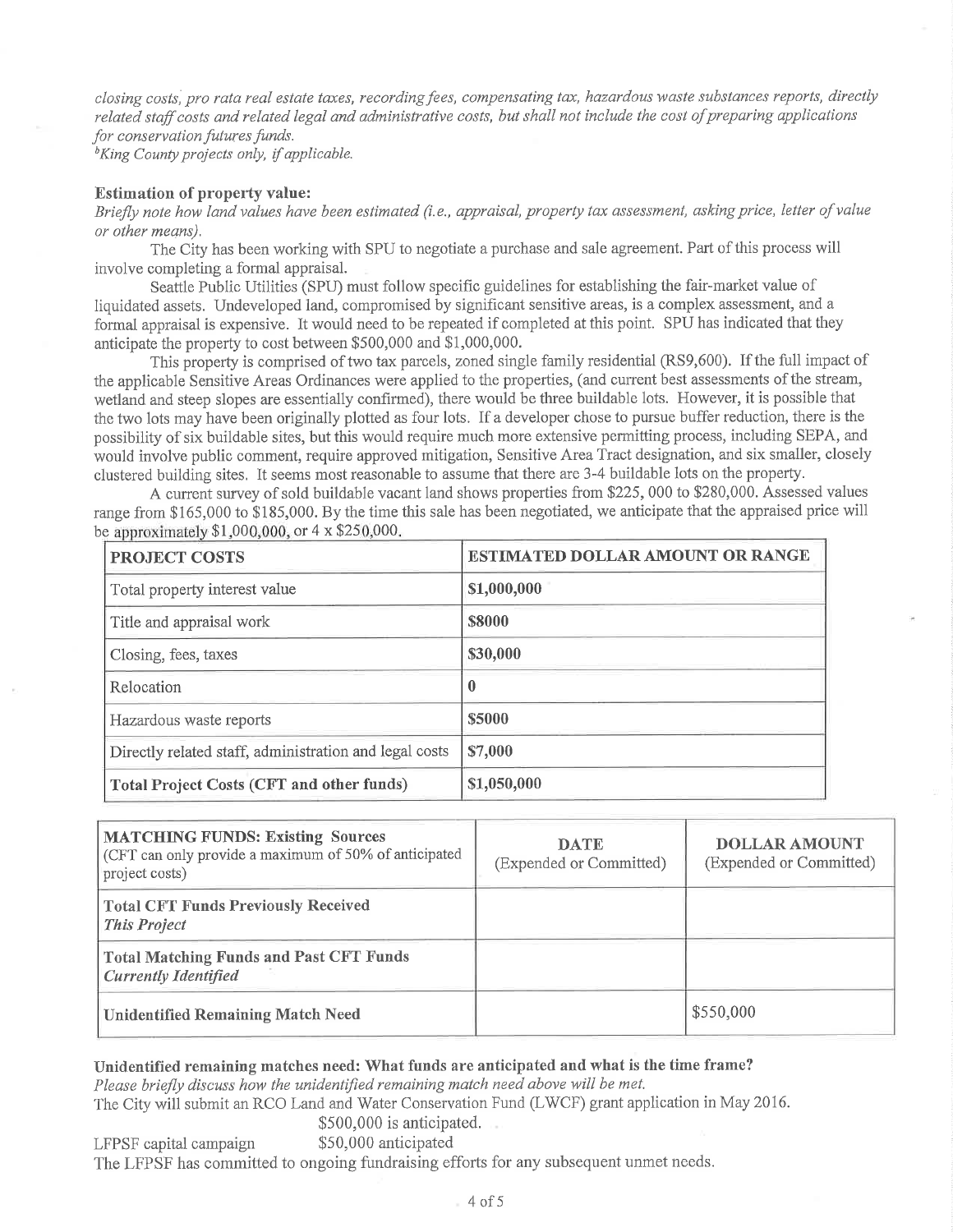## 5. IN-KIND CONTRIBUTIONS FROM PARTNERSHIPS

| <b>Brief Activity Description</b>                                        | <b>Dollar Value of In-kind</b><br>Contribution | <b>Status</b><br>(Completed or<br>Proposed) | <b>Activity Date Range</b><br>(Completion Date or<br><b>Proposed Completion Date)</b> |
|--------------------------------------------------------------------------|------------------------------------------------|---------------------------------------------|---------------------------------------------------------------------------------------|
| <b>Invasive Plant Removal</b>                                            | \$24,048                                       | Proposed                                    | 3 years after acquisition                                                             |
| <b>Trail Construction</b>                                                | \$21,643                                       | Proposed                                    | 3 years after acquisition                                                             |
| <b>Tool and Equipment -The</b><br><b>Bender Family</b>                   | \$5,800                                        | Proposed                                    | 3 years after acquisition                                                             |
| <b>Native Plantings</b><br>Donation of native plants                     | \$20,000<br>\$4,000                            | Proposed                                    | 3 years after acquisition                                                             |
| <b>Stream Corridor</b><br><b>Restoration</b><br><b>Stream Monitoring</b> | To be determined with<br><b>Stream Keepers</b> | Proposed                                    | 3 years after acquisition                                                             |
| <b>TOTAL</b>                                                             | \$75,491                                       |                                             |                                                                                       |

# 6. ATTACHED MAPS (*Two maps are now required: 1) site map and 2) general location map; you* møy ølso include one additional møp, aeríal photo or síte photo)

 $8\frac{1}{2} \times 11$ " maps are preferred, but 11 x 17" is acceptable if folded and hole-punched for insertion into a three-ring binder.

#### Site Map that shows the following:

- . Each parcel proposed for acquisition in yellow or distinct shading and an indication ofany parcel proposed for less than fee simple acquisition, such as a conservation easement;
- Location of any proposed development to the site such as parking, trails or other facilities;
- Location of any proposed site restoration;
- . Existing adjacent pubtic (local, state or federal) parks or open spaces labeled and shown in dark green or distinct shading.

#### Location Map that shows the following:

- Other permanently protected open spaces (private, non-profit, institutional, etc.) shown in light green or distinct shading;
- Major water courses such as creeks, rivers, lakes or wetlands;
- Major roads, arterial roads or regional trails.
- Map scale: This map should show approximately a ten-mile radius around the proposed acquisition(s).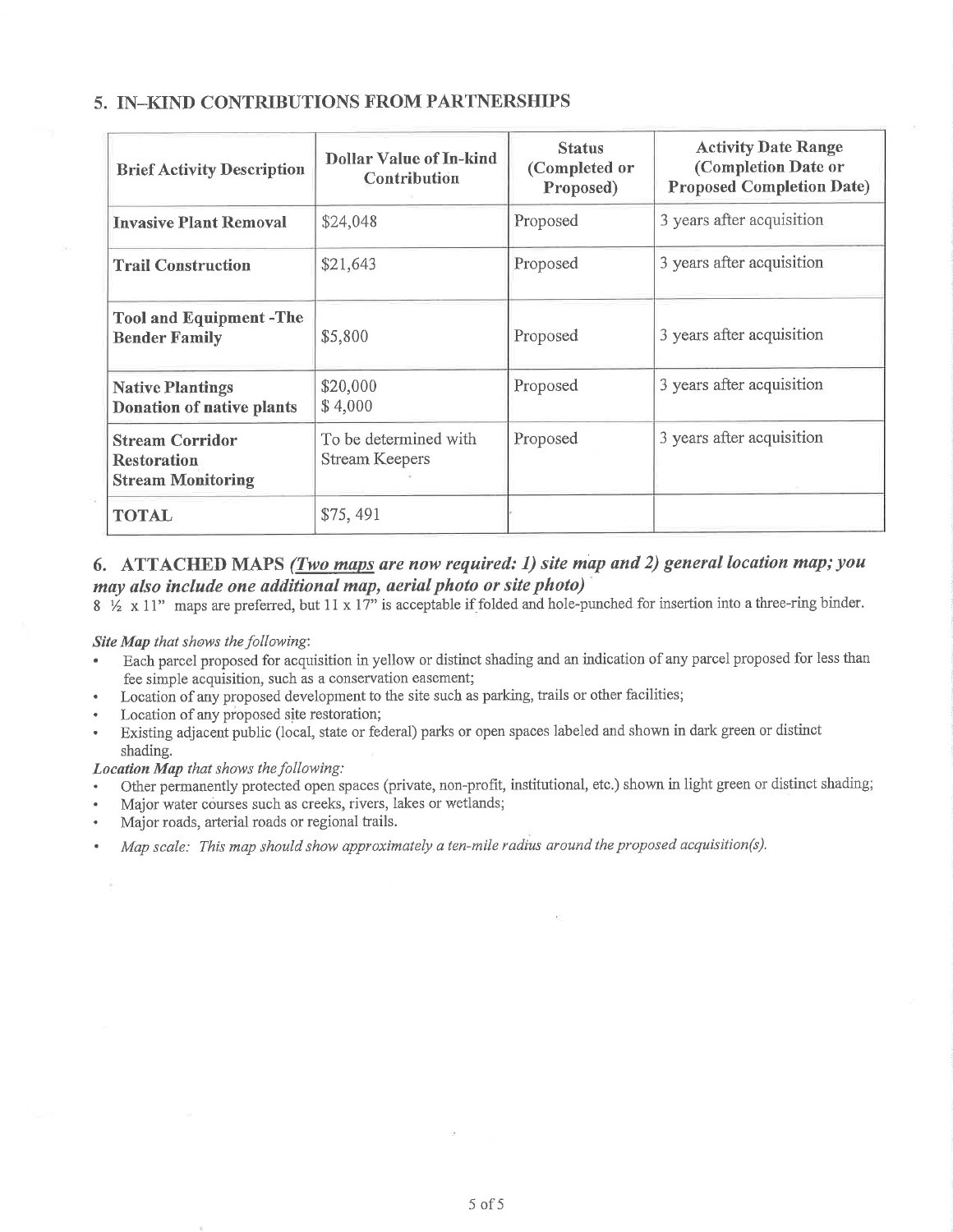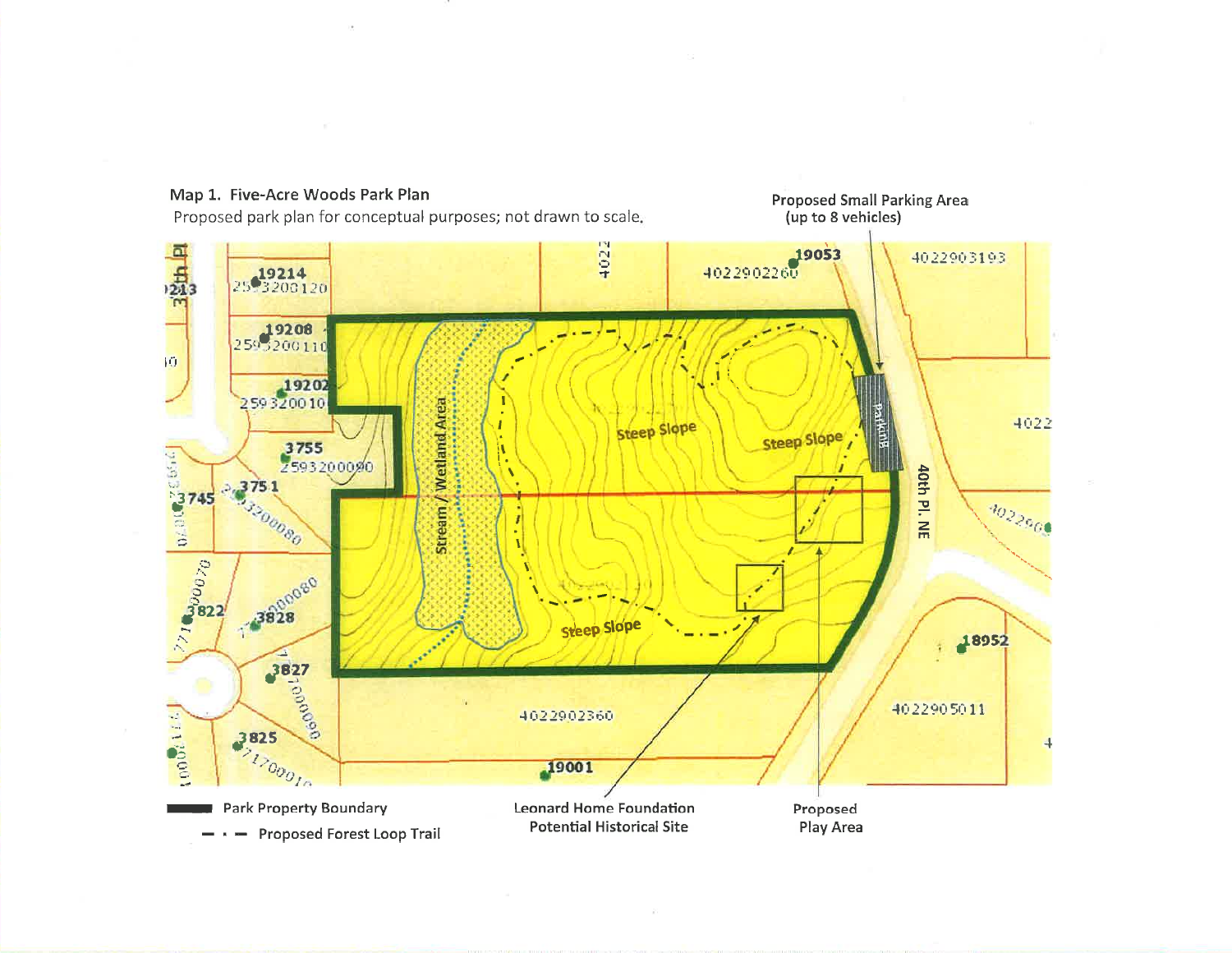